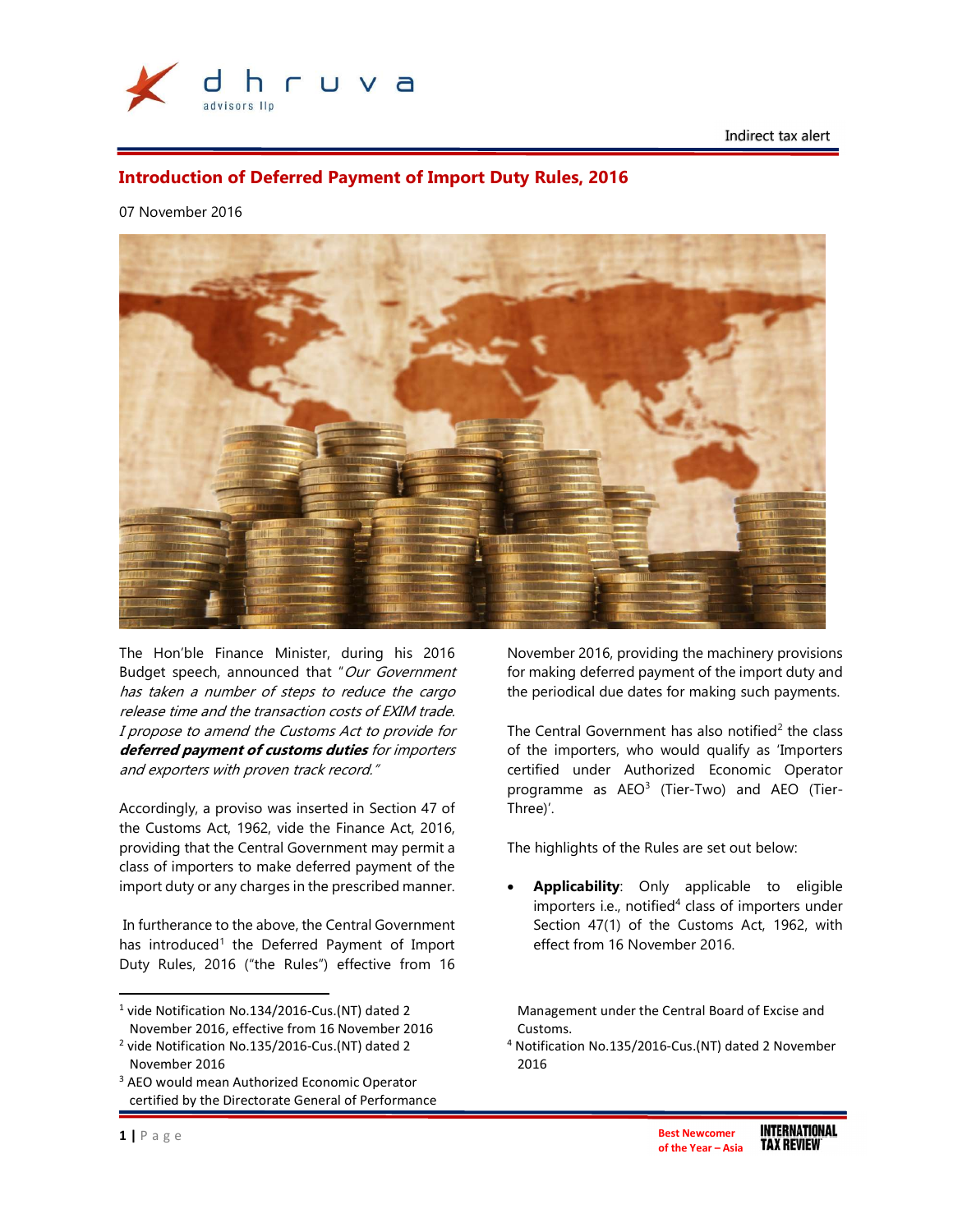

**Intimation of intent**: The interested eligible importers need to intimate the jurisdictional Principal Commissioner or Commissioner of Customs at each port of import for availing the benefits of the deferred payment facility. Upon being satisfied of the eligibility, such importers may be granted permission to avail such a deferred payment facility.

## Periodical payments:

| <b>Period when B/E</b>                            | Due date of                  |
|---------------------------------------------------|------------------------------|
| returned                                          | payment                      |
| 1 <sup>st</sup> to 15 <sup>th</sup> day of a      | 17 <sup>th</sup> day of that |
| month                                             | month                        |
| 16 <sup>th</sup> to last day of a                 | 2 <sup>nd</sup> day of the   |
| month other than March                            | following month              |
| 16 <sup>th</sup> to 29 <sup>th</sup> day of March | 31 <sup>st</sup> March       |
| 30 <sup>th</sup> to 31 <sup>st</sup> day of March | 2 <sup>nd</sup> April        |

- Manner of Payment: Electronic (unless otherwise permitted by the Assistant/Deputy Commissioner for the reasons recorded in writing).
- **Disqualification**: Where an eligible importer fails to pay duty in full by the due date more than once in a period for three consecutive months, such importer will not be permitted to make a deferred payment. However, the deferred payment facility may be restored where such duty is paid along with interest.
- Inapplicability: These rules are not applicable to the goods which have not been assessed or not declared by the importer in the entry made under the Customs Act, 1962.